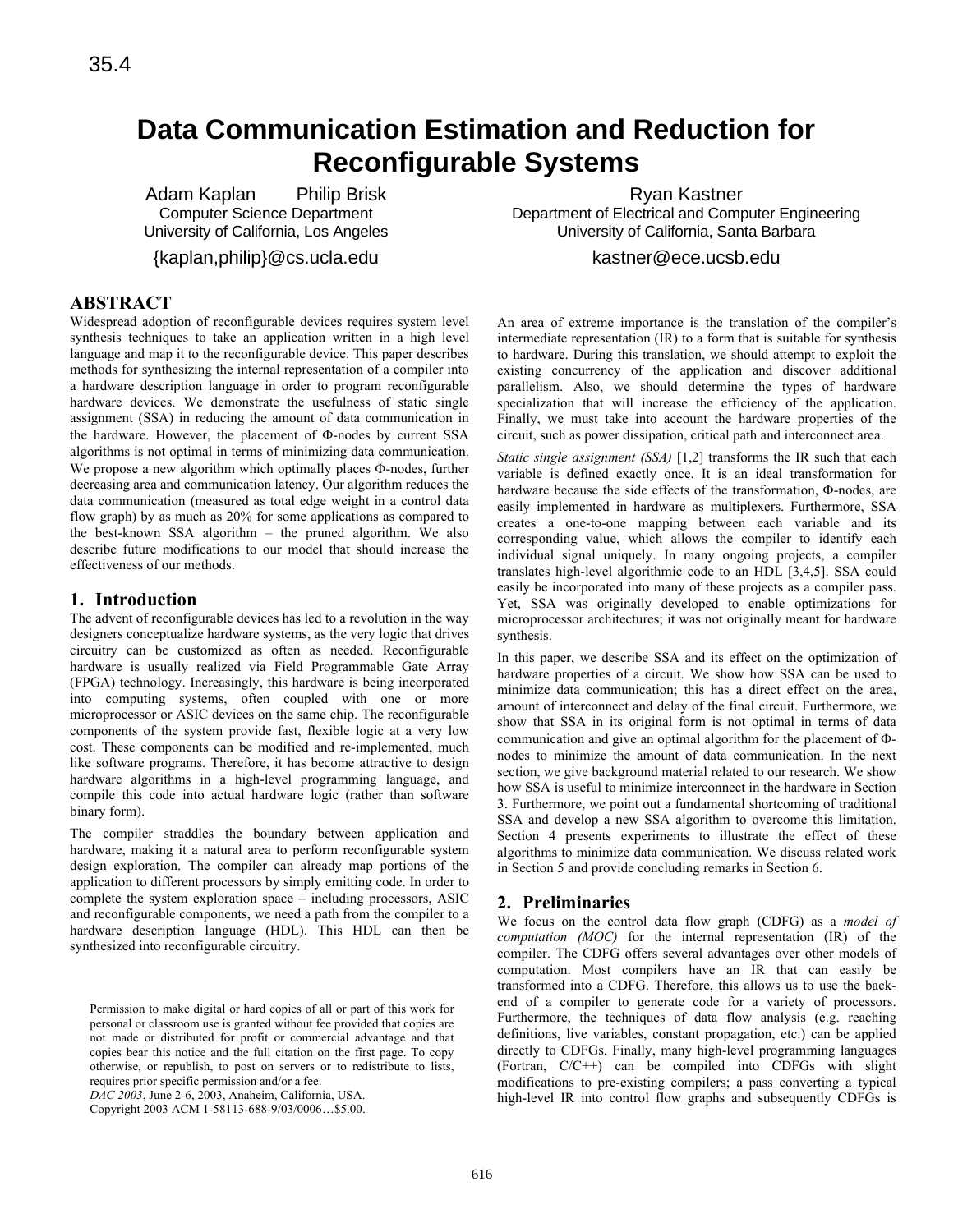possible with minimal modification. Most importantly, we believe that the CDFG can be mapped to a variety of different microarchitectures. This justifies our selection of the CDFG as an MOC for investigating the performance of mapping different parts of the application across a wide variety of SOC components.

A CDFG consists of a set of control nodes  $N_{cfg}$  and control edges  $E_{cfg}$ . The *control nodes* are a set of basic blocks. Each control node holds a number of instructions or computations that execute atomically. The *control edges* model the control flow relationships between the control nodes. The control nodes and control edges form a directed graph  $G_{cfg}(N_{cfg}, E_{cfg})$ . Each control node contains a set of operations. The data flow relationships between the operations in a particular control node can be viewed as a sequential list of instructions *I* or a data flow graph *Gdfg(Vdfg,Edfg)*.

In this work, we examine the problem of manipulating a CDFG such that the resulting hardware exhibits enhanced performance. We have built a system compiler to synthesize a CDFG into some hardware description language (HDL). (EDA tools – either academic or commercial – can perform optimization from that level on.) We used our tool to obtain the results of this work. We refer the interested reader to [6] for more details of that framework.

#### **3. Minimizing Inter-Node Communication**

In order to determine the data exchange between nodes in a CDFG, we establish the relationship between the nodes in which data is generated and the nodes where data is used for calculation. The specific place where data is generated is called its *definition point*. A specific place where data is used in computation is called a *use point*. The data generated at a particular definition point may be used in multiple places. Likewise, a particular use point may correspond to a number of different definition points; the control flow dictates the actual definition point at any particular moment.

If data generated in one control node is used in a computation in a second control node, these two control nodes must have a mechanism to transfer the data between them. A distributed data communication scheme has a direct connection between the two control nodes (i.e. one node controls the other's execution through a signal). If a centralized data communication scheme were used, the first control node would transfer the data to memory and the second control node would access the memory for that data. Therefore, in a centralized scheme minimizing the inter-node communication would have a direct impact on the number of memory accesses, and in a distributed scheme the interconnect between the control nodes would be reduced. However, in both schemes real performance boosts can be realized through communication optimization. Thus, regardless of the scheme that we use, we should try to generically model and minimize inter-node communication.

## **3.1 Static Single Assignment**

We can determine the relationship between the use and definition points through static single assignment [1,2]. Static Single Assignment (SSA) renames variables with multiple definitions into distinct variables – one for each definition point.

We define a *name* to represent the contents of a storage location (e.g. register, memory). A name is unspecific to SSA. In non-SSA code, a name represents a storage location but we may not know the exact location; the precise location of the name depends on the control flow of the program. Therefore, we call a name in non-SSA code a *location.*  SSA eliminates this confusion as each name represents a value that is generated at exactly one definition point. The SSA definition of a name is called a *value*.

In order to maintain proper program functionality, we must add Φnodes into the CDFG. Φ-nodes are needed when a particular use of a name is defined at multiple points. A Φ-node takes a set of possible names and outputs the correct one depending on the path of execution. Φ-nodes can be viewed as an operation of the control node. They can be implemented using a multiplexer. Figure 1 illustrates the conversion to SSA.



**Figure 1: a) Conversion of Straight-line Code to SSA b) SSA Conversion with Control Flow** 

SSA is accomplished in two steps, first we add Φ-nodes and then we rename the variables at their definition and use points. There are several methods for determining the location of the Φ-nodes. The naïve algorithm would insert a Φ-node at each merging point for each original name used in the CDFG. A more intelligent algorithm – called the minimal algorithm  $-$  inserts a  $\Phi$ -node at the iterated dominance frontier (IDF) of each original name [1]. The IDF of a set of nodes is equivalent to the temporally nearest node at which their control paths rejoin. The semi-pruned algorithm builds smaller SSA form than the minimal algorithm. It determines if a variable is local to a basic block and only inserts Φ-nodes for non-local variables [2]. The pruned algorithm further reduces the number of Φ-nodes by only inserting Φnodes at the IDF of variables that are live at that time [7]. After the position of the Φ-nodes is determined, there is a pass where the variables are renamed.

The minimal method requires  $O(|E_{cfg}| + |N_{cfg}|^2)$  time for the calculation of the iterated dominance frontier. The iterated dominance frontier and liveness analysis must be computed during the pruned algorithm. There are linear or near linear time liveness analysis algorithms [8]. Therefore, the pruned method has the same asymptotic runtime as the minimal method.

We should suppress any unnecessary data communication between control nodes. Now we explain how to minimize the inter-node communication.

## **3.2 Minimizing Data Communication with SSA**

SSA allows us to minimize the inter-node communication. The various algorithms used to create SSA all attempt to accurately model the actual need for data communication between the control nodes. For example, if we use the pruned algorithm for SSA, we eliminate false data communication by using liveness analysis, which eliminates passing data that will never be used again.

SSA allows us to minimize the data communication, at the cost of introducing Φ-nodes to the graph. We must add a mechanism that implements the functionality of a Φ-node. A multiplexer provides the needed functionality. The input names are the inputs to the multiplexer. An additional control line must be added for each multiplexer to determine that the correct input name is selected.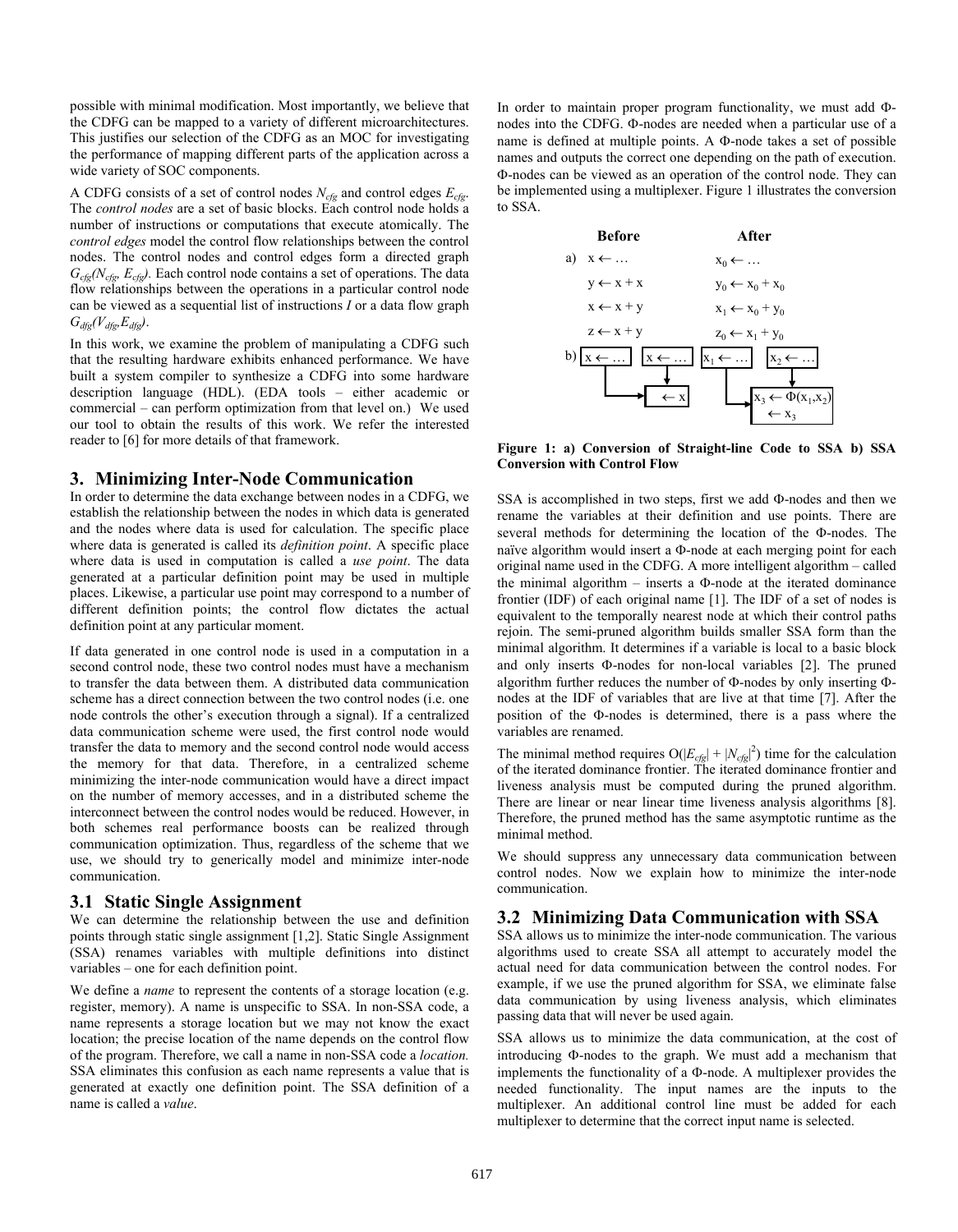A fundamental limitation of using SSA in a hardware compiler is the use of the IDF for determining the positioning of the Φ-nodes. Typically, compilers use SSA for its property of a single definition point. We are using it in another way – as a representation to minimize the data communication between hardware components (CFG nodes). In this case, the positioning of Φ-nodes at the iterated dominance frontier does not always optimize the data communication. We must consider spatial properties in addition to the temporal properties of the CDFG when determining the position of the Φ-nodes.

We illustrate our point with a simple example. Figure 2a exhibits traditional  $SSA<sup>1</sup>$  form as well as the corresponding floorplan,containing control nodes a through e. The Φ-node is placed in control node d. In the traditional SSA scheme, the data values  $x_2$ ,  $x_3$ , and  $x_4$  (from nodes a, b, and c) are used in node d, but only in the  $\Phi$ node. Then, the data  $x_5$  is used in node e. Therefore, there must be a communication connection from node a to node d, node b to node d and node c to node d, as well as a connection from node d to node e – a total of 4 communication links. In Figure 2b, the Φ-node is distributed to node e. Then, we only need a communication connection from nodes a,b, and c to node e, a total of 3 communication links.



| a | d<br>$e_{-}$ |
|---|--------------|
|   | $\Omega$     |

**Figure 2a: SSA form and the corresponding floorplan (dotted edges represent data communication, and grey edges represent control). Data communication = 4 units.** 

From this example, we can see that traditional Φ-node placement is not always optimal in terms of data communication. This arises because Φ-nodes are traditionally placed in a temporal manner. The IDF is the first place in the timeline of the program where the two (or more) locations of a variable merge. Clearly, however, this is not necessarily the only place where they can be placed. The IDF is an excellent location to place Φ-nodes if your goal is shortening the liveness range of a variable. When considering hardware compilation, we must think spatially as well as temporally. By moving the position

 $\overline{a}$ 

of the Φ-nodes, it is possible to achieve a better layout of our hardware design. In order to reduce the data communication, we must consider the number of uses of the value that a Φ-node defines, in addition to the number of values that the Φ-node takes as an input.

## **3.3 An Algorithm for Distributing** Φ**-nodes**

The first step of spatially distributing Φ-nodes is determining which Φ-nodes should be moved. We assume that we are given the correct temporal positioning of the Φ-nodes according to some SSA algorithm (e.g. minimal, semi-pruned, pruned). The movement of a Φ-node depends on two factors. The first factor is the number of values that the Φ-node must choose between. We call this the number of Φ-node *source values s*. The second factor is the number of uses that the value of the Φ-node defines. We call this the Φ-node *destination value d*. Taking Figure 2a as an example, the  $\Phi$ -node source values are  $x_2, x_3$ , and  $x_4$  whereas the Φ-node destination value is  $x_5$ . Determining *s* is simple; we just need to count the number of source values in the Φnode. Finding the number of uses of the destination value is more difficult. We can use def-use chains [9], which can be calculated during SSA.



**Figure 2b: SSA form with the** Φ**-node spatially distributed, as well as the corresponding floorplan. Data communication = 3 units.** 

The relationship between the number of communication links  $C_T$ needed for a Φ-node in temporal SSA and the number of communication links  $C_S$  in spatial SSA is:

$$
C_T = s + d \qquad C_S = s \cdot d
$$

Using these relationships, we can easily determine if spatially moving a Φ-node will decrease the total amount of inter-node data communication. If  $C_S$  is less than  $C_T$ , then moving the Φ- node is beneficial. Otherwise, we should keep the Φ-node at the IDF.

After we have identified a set of Φ-nodes to be moved, we must determine the control node(s) to which we should move each Φ- node. This step is rather easy, as we move the Φ-node from its original location to control nodes that have a use of the definition value of that

<sup>1</sup> We use the terms "traditional SSA" and "temporal SSA" interchangeably to mean the SSA introduced by Cytron et al. [1].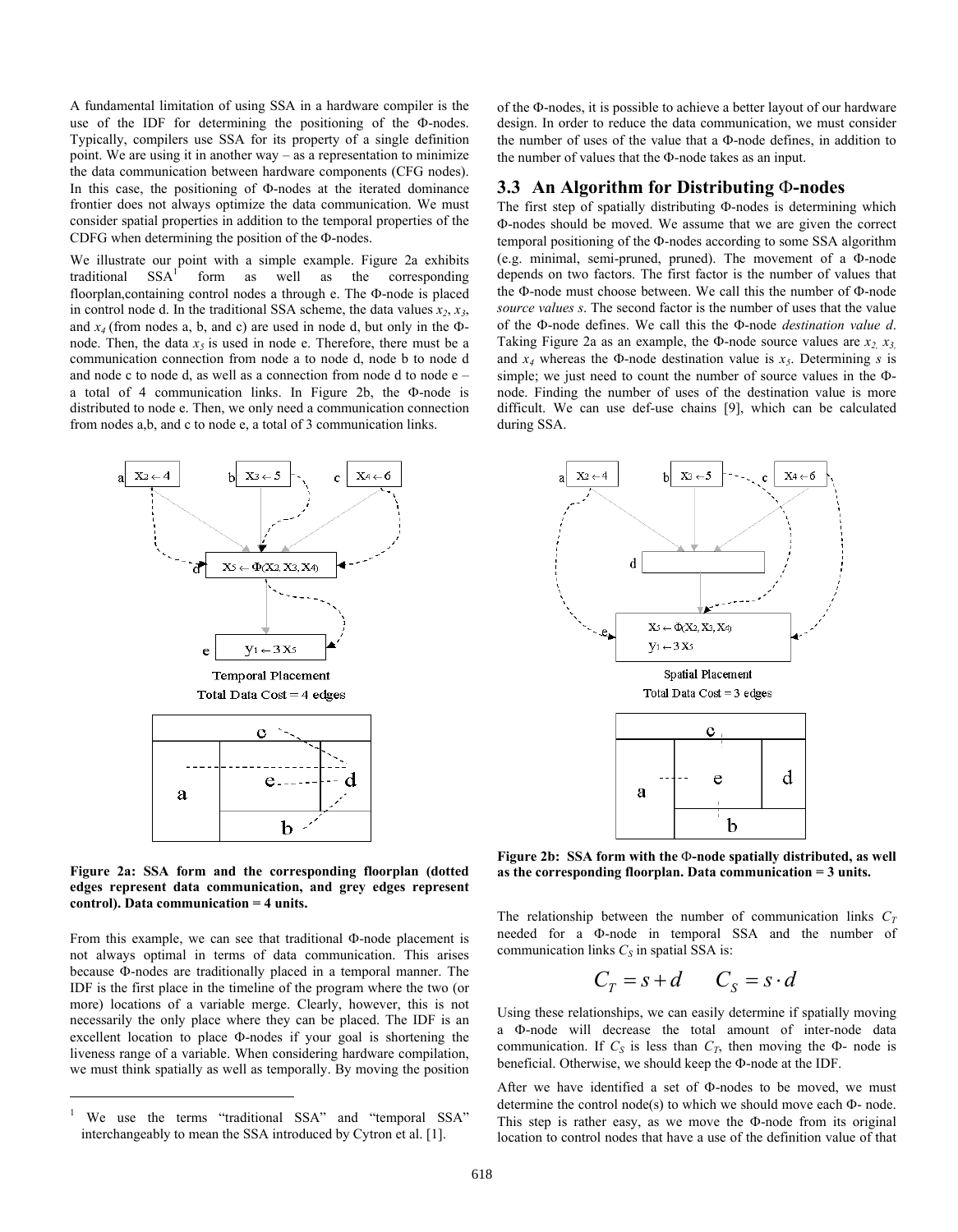Φ-node. It is possible that by moving the Φ-node, we increase the total number of Φ-nodes in the design. However, we are decreasing the total amount of inter-node data communication. Therefore, the amount of data communication is not directly dependent on number of Φnodes.

It is possible that a use point of the definition value of  $\Phi$ -node  $\Phi_l$  is another  $\Phi$ -node  $\Phi_2$ . If we wish to move  $\Phi_1$ , we add the source values of Φ*1* into the source values of Φ*2*; obviously, this action changes the number of source values of Φ*2*. In order to account for such changes in source values, we must consider moving the Φ-nodes in a topologically sorted manner based on the CDFG control edges. Of course, any back control edges must be removed in order to have valid topological sorting. We can not move Φ-nodes across back edges as this can induce dependencies between the source value and the destination value of previous iterations i.e. we can get a situation where  $b_1 \leftarrow \Phi(b_1, \ldots)$ . The source value  $b_1$  was produced in a previous iteration by that same Φ-node. The complete algorithm for spatially distributing Φ-node to minimize data communication is outlined in Figure 3.

**Theorem 3.1:** Given an initially correct placement of a Φ-node, the functionality of the program remains valid after moving the Φ-node to the basic block(s) of all the use point(s) of the  $\Phi$ -node's destination value.

**Theorem 3.2:** Given a correct initial placement of Φ-nodes, the spatial SSA algorithm maintains the correct functionality of the program.

**Theorem 3.3:** Given a floorplan where all wire lengths are unit length, the Spatial SSA Algorithm provides minimal data communication.

The proofs of the proceeding theorems are removed for brevity. Please see [6] for further details.

- **1.** Given a CDFG  $G(N_{cfg}, E_{cfg})$ **2.** perform\_SSA(*G)* **3.** calculate def use chains( $G$ ) **4.** remove back edges( $G$ ) **5.** topological sort( $G$ ) **6.** for each node  $n \in N_{cfg}$ **7.** for each  $\Phi$ -node  $\Phi \in n$ 
	- 8.  $s \leftarrow |\Phi \text{.} sources|$
	- **9.**  $d \leftarrow |\text{def use chain}(\Phi \text{.} \text{dest})|$
	- **10. if**  $s \cdot d \leq s + d$
	- **11.** move to spatial locations(Φ)
	- **12.** restore back edges( $G$ )

**Figure 3: Spatial SSA Algorithm** 

# **4. Experimental Results**

To measure the effectiveness of using SSA to minimize data communication between control nodes, we examined a set of DSP functions. DSP functions typically exhibit a large amount of parallelism making them ideal candidates for hardware compilation. The DSP functions were taken from the MediaBench test suite [10]. The files were compiled into CDFGs using the SUIF compiler infrastructure [11] and the Machine-SUIF [12] backend. Then, each of the benchmarks was given to our framework [6], which transforms the IR into synthesizable VHDL. The VHDL was then synthesized using the Synopsys Behavioral Compiler for architectural synthesis followed by the Synopsys Design Compiler for logic synthesis.

We performed SSA analysis with the SSA library built into Machine-SUIF. The library was initially developed at Rice [13] and recently integrated into the Machine-SUIF compiler.

Our SSA algorithm is described as follows. First, we compare the amount of data flow between the control nodes using the different SSA algorithms. Given two control nodes *i* and *j*, the *edge weight w(i,j)* is the amount of data communicated (in bits) from control node *i* to control node *j*. The *total edge weight (TEW)* is:

$$
TEW = \sum_{i} \sum_{j} w(i, j)
$$

Figure 4 is a comparison of edge weights using three different algorithms for positioning the Φ-nodes. We compare the minimal, semi-pruned and pruned algorithms. Recall that the pruned algorithm is the best algorithm in terms of reducing the number of Φ-nodes, but worst in runtime. The minimal algorithm produces many Φ-nodes, but has small runtime. The semi-pruned algorithm provides a middle ground in terms of runtime and quality of result.



**Figure 4: Comparison of total edge weight (TEW) between the minimal and semi-pruned TEW and the pruned TEW** 

We divide the TEW of the minimal and semi-pruned algorithm (respectively) by the TEW of the pruned algorithm. We call this the *TEW ratio*. We use the pruned algorithm as a baseline because it consistently produces the smallest TEW. Referring to Figure 4, the TEW of the minimal algorithm is much worse than that of the pruned algorithm. For example, in the benchmark fft2, the TEW of the minimal algorithm is over 70 times that of the TEW of the pruned algorithm. The semi-pruned algorithm yields a TEW that is smaller than that of the minimal algorithm, but still slightly larger than the TEW of the pruned algorithm. All algorithms have the same asymptotic runtime and the actual runtimes for all the algorithms over all the benchmarks were very small (under 1 second). Therefore, we conclude that one should use the pruned algorithm as it minimizes data communication much better than the other two algorithms. Furthermore, the actual additional runtime needed to run the pruned algorithm is miniscule.

Each of the three algorithms we compared attempt to minimize the number of Φ-nodes, and not the data communication. There is an obvious relationship between the number of Φ-nodes and the amount of data communication. Every Φ-node defines additional data communication, however there can be inter-node data transfer in the absence of Φ-nodes. Furthermore, as we pointed out in Section 3.2,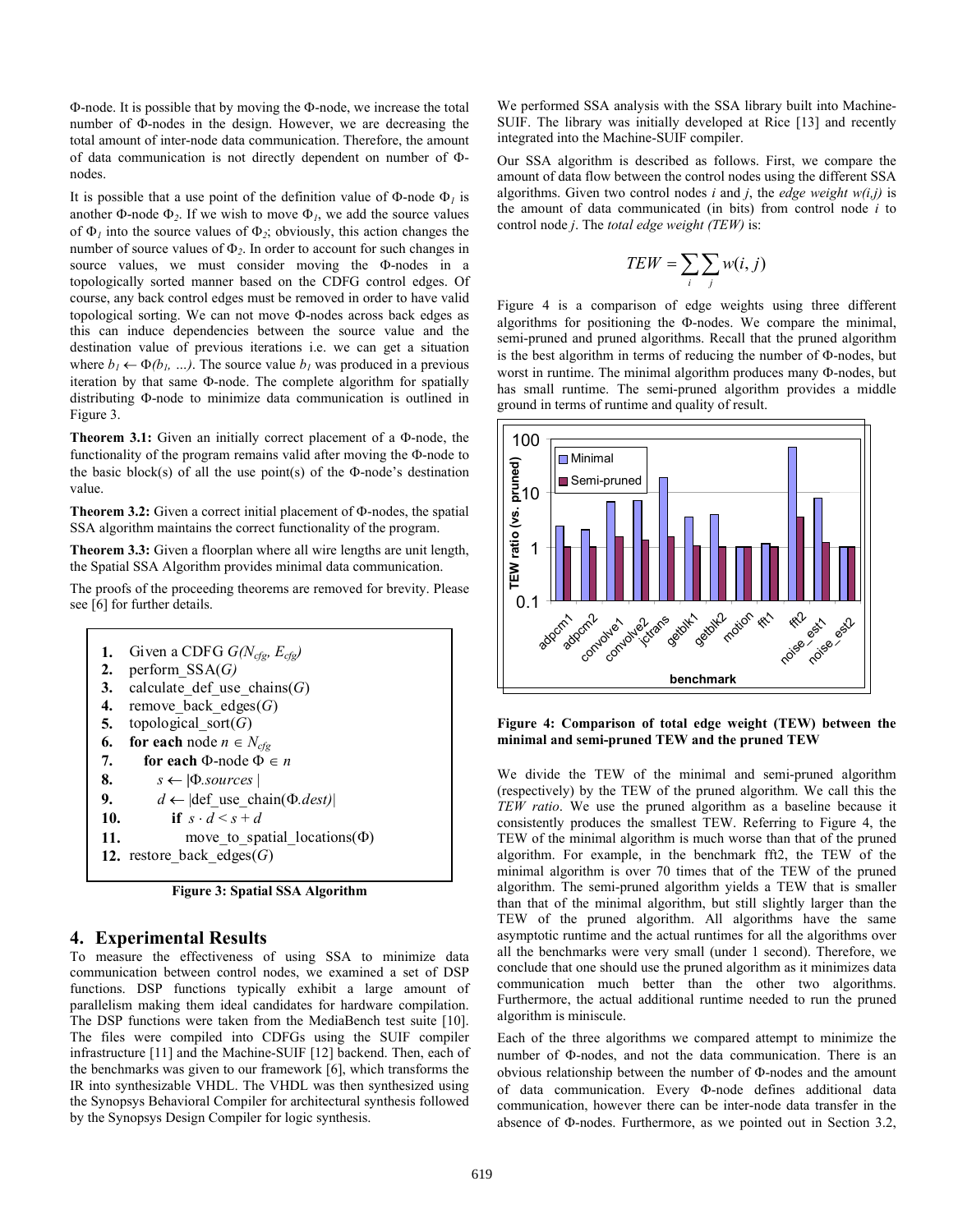minimizing the number of Φ-nodes does not directly correspond to minimizing the data communication.



**Figure 5: A comparison of total edge weight (TEW) and the number of** Φ**-nodes using the minimal and pruned algorithms.** 

In Figure 5, we compare the ratio of Φ-nodes and the ratio of TEW using the minimal and pruned algorithms. As you can see, the number of Φ-nodes is highly related to the amount of data communication. As the Φ-node ratio increases, the TEW ratio increases. Correspondingly, a large Φ-node ratio corresponds to a large TEW ratio. This lends validation to using SSA algorithms to first minimize inter-node communication and then using the spatial Φ-node repositioning to further reduce the data communication. We conclude that minimizing the number of Φ-nodes is a good objective function to initially minimize data communication.

Figure 6 charts the total area ratios of the benchmarks. The figure demonstrates that our assumptions about minimizing the TEW have a good correlation with minimizing the area of the circuit. Comparing Figure 4 with Figure 6, you can see that the amount of reduction in TEW correlates with the amount of reduction in total area. For example, the TEW for the benchmark fft2 using the semi-pruned algorithm is approximately 5 times that of the pruned algorithm. A similar result is seen in the total area ratio; the area of the semi-pruned algorithm is about 1.8 times that of the area of the pruned algorithm. Furthermore, the area of the pruned algorithm is almost always the best algorithm in terms of total area. Fft1 is the lone exception, most likely due to its small size and limited number of phi-nodes. Even with this lone outlier, the overall average area improvements are 14% and



**Figure 6: A total area comparison of the benchmarks after logic synthesis. The ratio is the minimal (semipruned) total area divided by the pruned total area. (Omitted benchmarks too large to synthesize.)** 



**Figure 7: The percentage change in total edge weight when we distribute the** Φ**-nodes using the three SSA algorithms. (Omitted benchmarks had 0% change.)** 

87% better using the pruned algorithm over the semi-pruned and minimal algorithm. Thus, the type of SSA algorithm has a huge effect on the area of the circuit implementation. Furthermore, the results indicate that it is worth the small increase in runtime to use the pruned algorithm.

Our next set of experiments focus on using spatial SSA Φ-node distribution to further minimize the amount of data communication. Figure 7 gives the percentage of TEW improvement we achieve by spatially distributing the nodes. By spatially distributing the Φ-nodes, we reduce the TEW by 1.80%, 4.77% and 8.16% in the pruned, semipruned and minimal algorithms, respectively. We believe the small amount of improvement in TEW can be attributed to two things. First of all, the TEW contributed by the Φ-nodes is only a small portion of the total TEW. Also, when the number of Φ-nodes is small, the number of Φ-nodes to distribute is also small. This is apparent in the increasing trend seen by the pruned, semi-pruned and minimal algorithms. There are many Φ-nodes when we use the minimal algorithm and correspondingly, there TEW improvement of the minimal algorithm is the 8.16%. Conversely, the number of Φ-nodes in the pruned algorithm is small and the TEW improvement is also small.



**Figure 8: Comparison of the total area of the temporal versus spatial phi node placement for the three SSA algorithms. (Omitted benchmarks too large to synthesize.)**